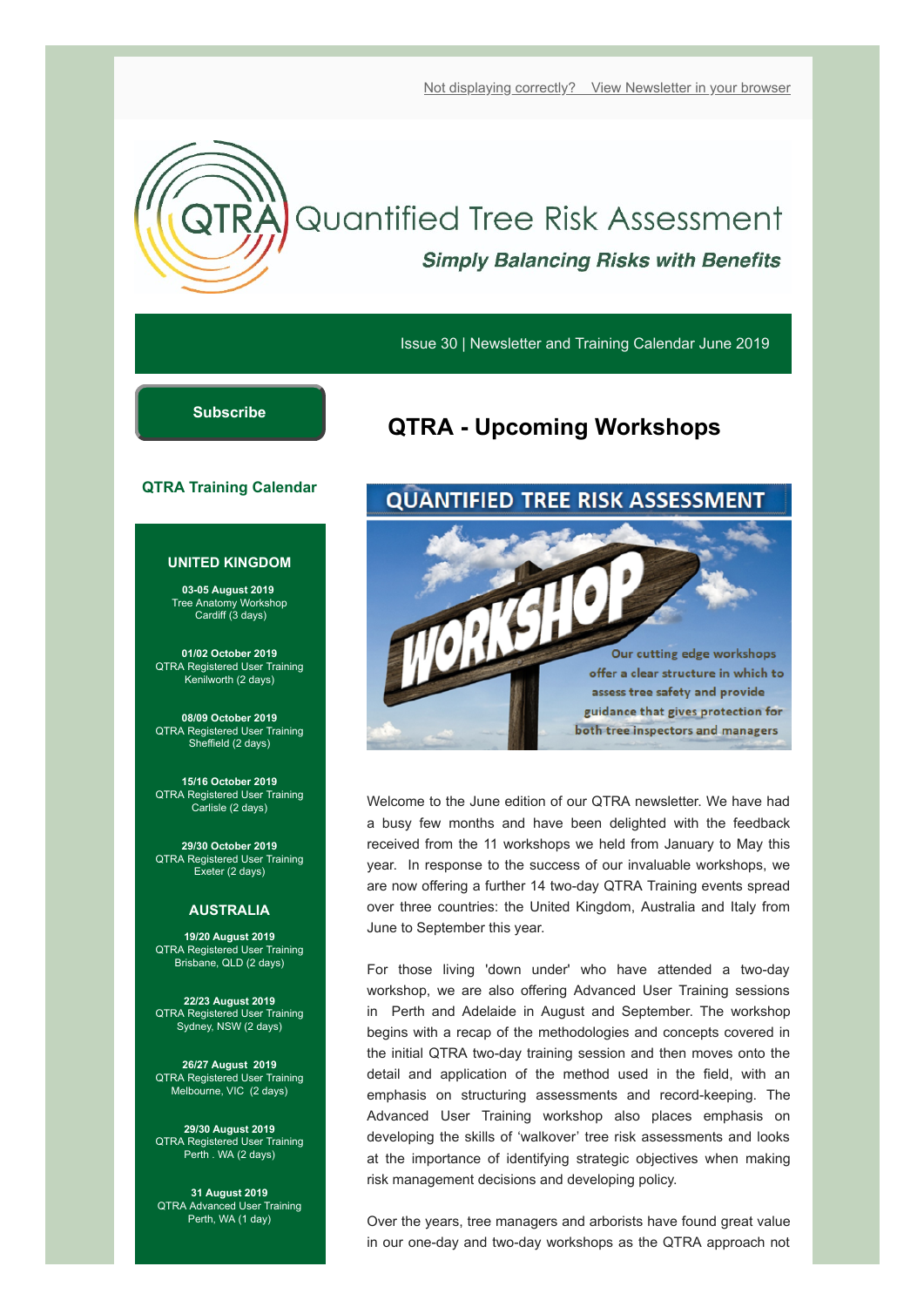**02 September 2019** QTRA Advanced User Training Adelaide, SA (1 day)

**03/04 September 2019** QTRA Registered User Training Adelaide, SA (2 days)

#### **ITALY**

**13-15 June 2019** QTRA Registered User Training Florence (3 days)

**23-25 September 2019** QTRA Registered User Training Florence (3 days)

#### **IRELAND**

**22/23 October 2019** QTRA Registered User Training Ireland (2 days)

only quantifies the risk of significant harm but also balances tree safety with tree values whilst predetermining limits of tolerable or acceptable risk. In a nutshell, QTRA workshops provide the skills necessary to carry out reasonable and proportionate risk assessments and informed balanced management decisions.

### **3 - day Tree Anatomy Workshop**

If you are a tree professional making decisions about tree health and risk, Mark Hartley, a highly respected arboricultural consultant and teacher from Australia, will introduce you to the inner workings of trees in a hands-on, laboratory-based workshop taking place in Cardiff on the 3rd, 4th and 5th August 2019. For more information about this unique and informative 3-Day Tree Anatomy workshop, download the workshop flyer<https://tinyurl.com/y3nzo6w7>. Bookings can be made in the 'Training' area of the QTRA website <https://tinyurl.com/y3w3ukyo> or by contacting admin@gtra.co.uk . All proceeds will be donated to research into 'Fungi in standing trees' at Cardiff University.

### **Ancient and other Veteran Trees at Risk from Inappropriate Risk Management**



Over recent years public interest in and awareness of veteran trees have increased not only because of the ancient trees' aesthetic, cultural and historical values but also because of their contribution to biodiversity. Yet, according to the [Ancient Tree Forum,](http://www.ancienttreeforum.co.uk/ancient-trees/threats-to-ancient-trees/health-and-safety-concerns/) ancient and other veteran trees are under threat through unnecessary or inappropriate risk management.

> Having a keen interest in old trees, QTRA founder Mike Ellison visited an ancient oak tree, the Marton Oak, near Macclesfield (North West England) in 2000. In the region of 1000 – 1500 years old. The tree had been under threat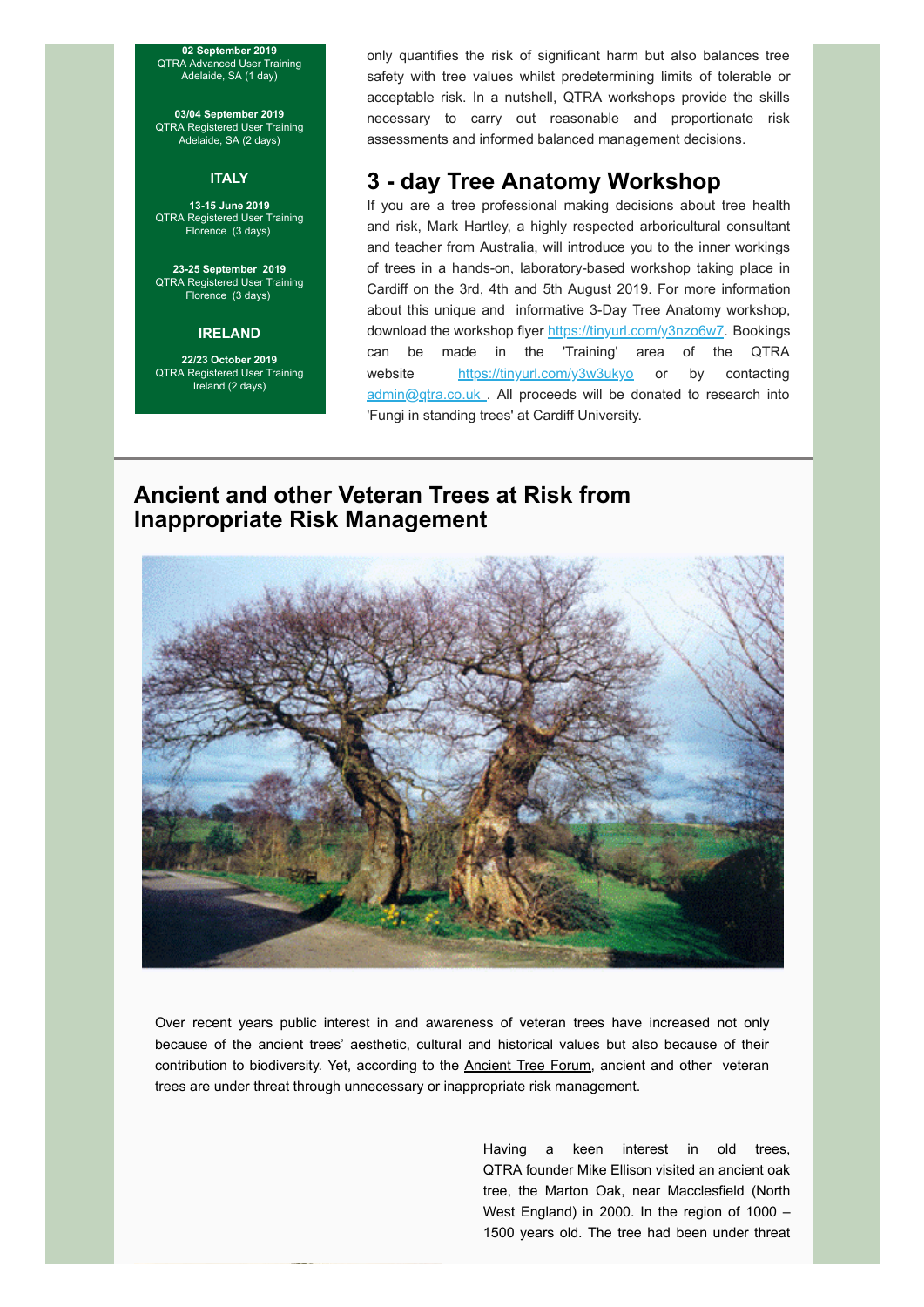

of removal in the 1980s during redevelopment of the farm on which it stands. The tree's future was temporarily secured by an architect working on the redevelopment of the site who designed a mock-Tudor Wendy house in the hollow of the tree.

Before building the Wendy house, a local tree contractor was engaged to re-install an artificial prop supporting one of the branches and to remove dead branches from the tree, which can be seen here being burned. As is so often the case with important old trees, seeking to retain the tree in a 'safe condition' led to part of its character and valuable habitat for fungi and invertebrates being lost.

By the time Mike visited the tree, the property had changed hands, and the new custodians had removed the Wendy house to reveal the true magnificence of what is the largest girth oak tree in Britain. Following a discussion with the elderly owners, it was decided that whilst the tree was relatively safe in their hands, future occupiers might not have the same passion to conserve it. With the owner's agreement, Mike approached the local Council with a request to legally protect the tree by making a tree preservation order. The Marton Oak Tree Preservation Order was served in February 2002 and will provide some added security for what is one of the most important trees in Britain. A photograph of the tree taken in 2002 can be seen against an etching that is thought to date back to the mid-1700s.





Healthy trees strengthen themselves by producing structurally adaptive growth that compensates for weaknesses or altered external conditions. It is imperative that when managing ancient, veteran and other important trees, a balanced and well-informed risk assessment is undertaken to establish whether faults, structural and mechanical weaknesses represent a significant risk.

When there are significant risks to people, property and to the tree itself, management should be designed to optimise the benefits from the tree whilst keeping the risks within tolerable limits. Interventions should be based on the best available science and avoid causing dysfunction on the tree's vascular system. QTRA considers other broader issues when assessing a veteran tree, such as the landscape value and nature of the habitat that the tree provides for wildlife.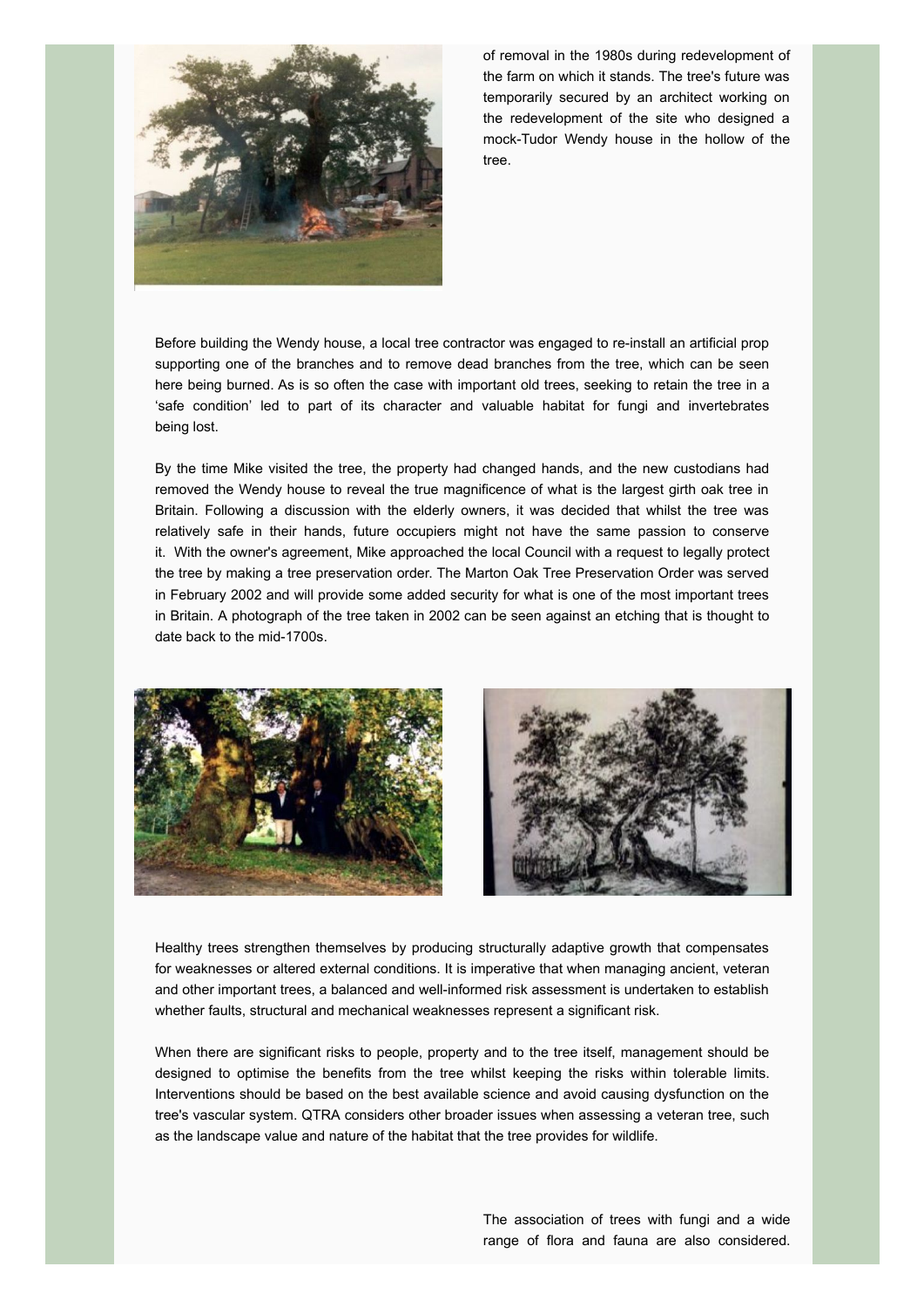

Although safety often takes precedence over ecological and landscape values, this does not mean that a potentially dangerous veteran tree should be felled if the risk of tree failure can be reduced or the land-use can be controlled.

By taking a reasonable and proportionate approach, balancing the benefits of risk control with its costs, the QTRA methodology helps land managers to discharge their 'duty of care' without unnecessary degradation of the veteran tree asset.

For more information about our QTRA training, log onto: [www.qtra.co.uk](https://www.qtra.co.uk/)

# **National Trust of Australia (Victoria) - Victorian Tree of the Year Announced**



[The National Trust of Australia \(Victoria\) has announced the River Red](https://www.nationaltrust.org.au/treeoftheyear/) Gum in Bulleen as the Victorian Tree of the Year. The 300-year-old tree stands 20-metres high and has a canopy spread of 17 metres. This ancient tree captured the hearts of Victorians and judges which is hardly surprising due to its age, appearance and history, yet this magnificent tree currently faces removal to make way for the [North East Link Project.](https://northeastlink.vic.gov.au/)

Fortunately, the National Trust of Australia (Victoria) is an advocate for the protection of trees so they will be contacting the North East Link Authority to explore options to retain this valuable tree. Interestingly, the tree was once saved by a local resident when the area was cleared to make way for a service station. Let's hope the National Trust are successful in their endeavour to save this precious tree.

## **Progress on New Zealand's One Billion Trees Programme**



[Since New Zealand's One Billion Trees](https://www.mpi.govt.nz/funding-and-programmes/forestry/planting-one-billion-trees/tracking-progress-of-the-one-billion-trees-programme/) Programme was announced in 2018, 60,967,000 trees (defined as woody perennial plant species that can grow to a height of at least five metres), have been planted, 67,475,000 tree seedlings have been sold, and the Government has directly funded 7,570,000 tree seedlings committed for planting.